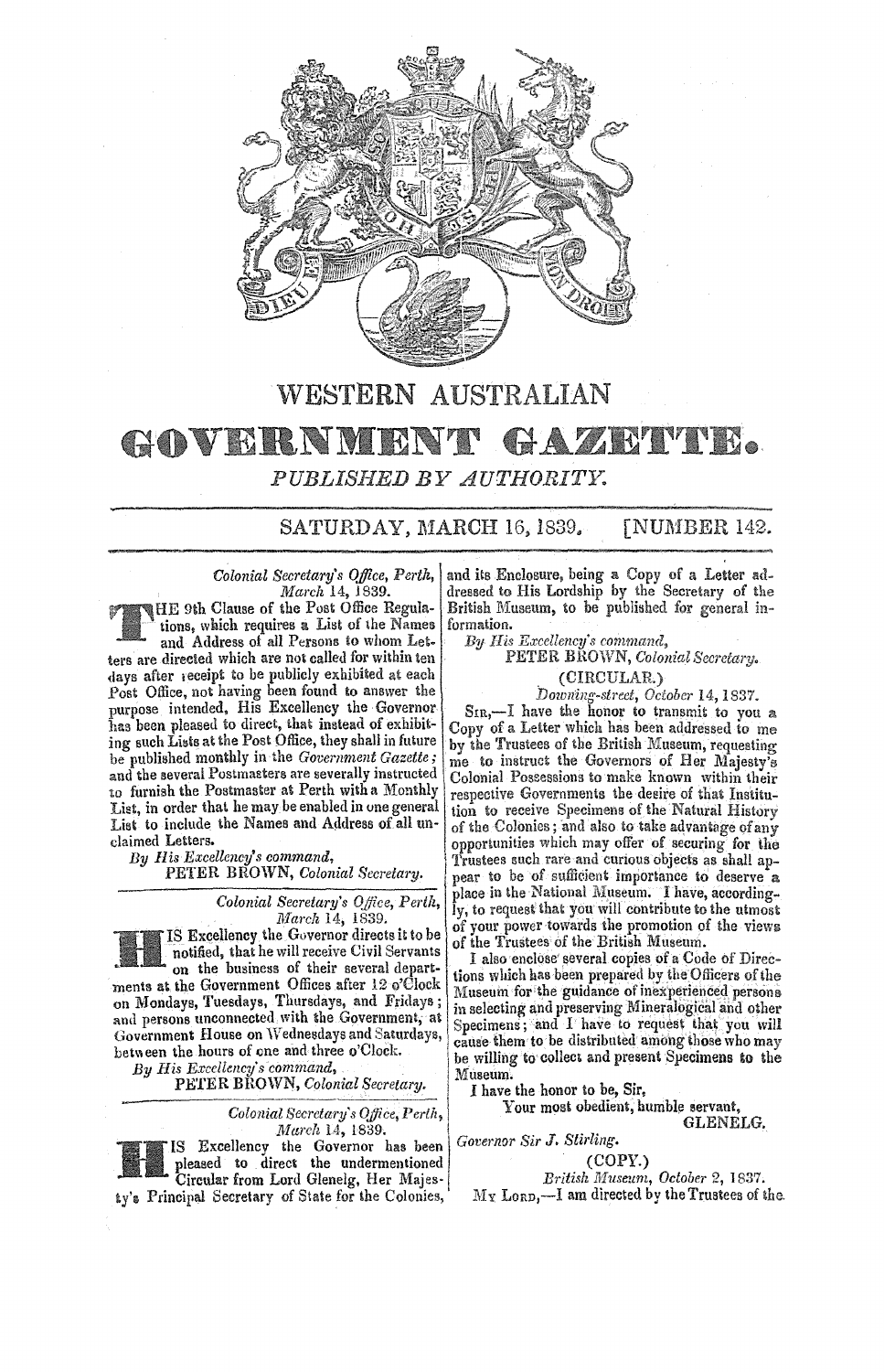British Museum to acquaint your Lordship that having a prospect of obtaining, at no distant period, much increased space for the deposit and exhibition of the various objects in their charge, they are anxious to extend and improve the several branches of their Collections with as little delay as possible.

To this end the Trustees conceive that your Lordship's influence may very powerfully contribute: and confident of your Lordship's desire to promote the interests of science, they solicit, without scruple, that your Lordship will instruct the Governors of our Colonial Dependencies to make the designs of the Museum known in their respective Colonies, and to take advantage of any oppor. tunities which may offer of securing for the Trustees such rare and curious objects as shall appear to be of sufficient importance to deserve a place in the National Museum.

These objects, when transmitted to England, will be carefully preserved, and the names of the respective donors honorably recorded among the contributors to the Museum.

I am further to place at your Lordship's disposal three hundred copies of a brief Code of Directions for Collectors of Natural History, drawn up by the Officers of the Museum, and containing some suggestions which may be useful to persons inexperienced in the selection and preservation of Mineralogical, Zoological, and Botanical Specimens.

I have the honor to be, my Lord, Your Lordship's most obedient, humble servant, (Signed) J. FORSHALL, Secretary.

The Rt. Hon Lord Glenelg,

Secretary of State for the Colonies.

From some detention in Sydney, the above Documents have only now been received.

> Colonial Secretary's Office, Perth, March 14, 1839.

**ENDERS** in Triplicate for the supply of eight Mattrasses for the use of Fremantle

Gaol, and the repairs of some old ones, will be received at this Office until Monday se'nnight, until 4 o'Clock in the Afternoon, and opened at one o'Clock the following day.

For further particulars, application to be made to the Resident, Fremantle.

By His Excellency's command,

PETER BŘOWN, Colonial Secretary.

Colonial Secretary's Office, Perth, March 13, 1839.

OTICE is hereby given, that, on the 13th day of May next, at 12 o'Clock Noon, the Collector of Revenue will offer for sale by Public Auction, in front of the Government Offices, Perth, the undermentioned portions of Crown Land. subject to the existing Regulations, viz. :-

640 acres of Land, described as No. 17, near Leschenault Inlet, in the district of Wellington.

300 acres of Land, described as No. 20, in the same district.

By His Excellency's command,

PETER BROWN, Colonial Secretary.

## Colonial Secretary's Office, Perth, March 7, 1839.

IS Excellency the Governor has been pleased to direct the publication of the following Return of Sale of Crown Lands by Public Auction at the Revenue Office, Perth, on the 1st of March, 1839, for general informa- $\text{tion} :=$ 

| No. 15, Avon District<br>No. 42, Guildford                                                                                                       | Reference to Maps. [No. of Acres.] |
|--------------------------------------------------------------------------------------------------------------------------------------------------|------------------------------------|
| <b>Building</b><br>Allotment<br>008                                                                                                              |                                    |
| Thomas Jecks<br>George Leake, Agent for<br>Captain Byrne                                                                                         | Purchaser.                         |
| 0038                                                                                                                                             | Amount.                            |
| Conditions of Improve-<br>ment having been ap-<br>plied for prior to price<br>being increased.<br>Payment by Remission<br>Ticket to Capt. Byrne. | Remarks.                           |

By His Excellencys command, PETER BROWN, Colonial Secretary.

> Colonial Secretary's Office, Perth, March 7, 1839.

IS Excellency the Governor has been pleased to direct the publication of the following List of the Magistrates of the Territory who are at present in the Country, and whose names are included in the existing Commission of the Peace :-

The Honorable the Members of the Executive Council; William Henry Mackie, Esq., Chairman of Court of Quarter Sessions; John Molloy,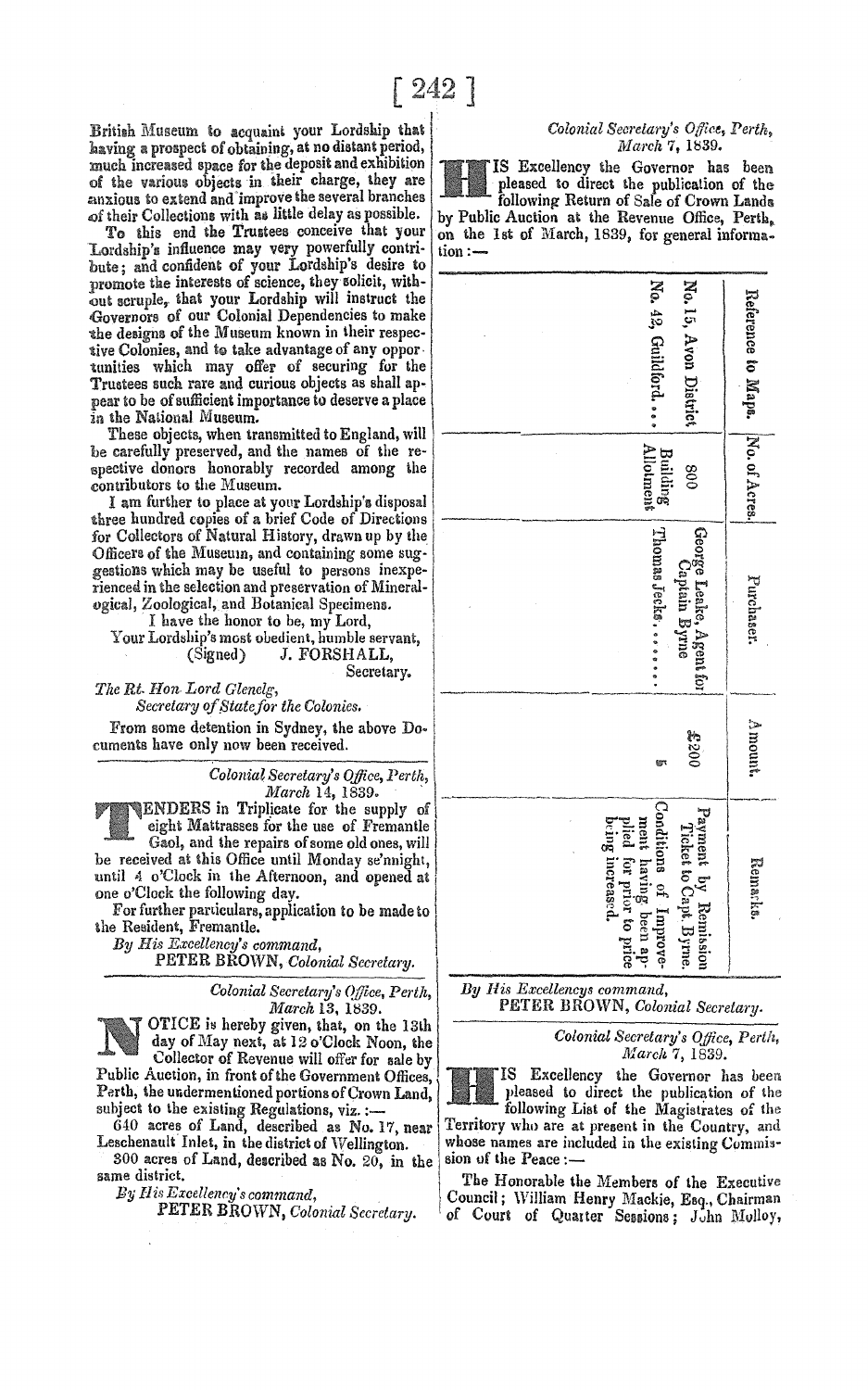Esquire; Henry Bull, Esquire; the Rev. J. B. Wittenoom; William Tanner, Esquire; William Locke Brockman, Esquire; Richard M'Bride Brown, Esquire; Sir Richard Spencer, Knt.; John Randal Phillips, Esquire; John Lewis, Esquire; Peter Belches, Esquire; Revett Henry Bland, Esquire; William Nairn, Edquire; John Wall Hardey, Esquire; Palrick Taylor, Esquire; l,'rancia WhiLtield, Esquire; Joeeph Harris,junior, Esquire; Tbomas N. Yule. Esquire; Lenox BU8 sell, Esquire; Thomas B. Mortimer, Esquire; Marshall MacDermott, Esquire; Nicholas Carey, Esquire; Thomas Peel, Esquire; Richard Goldsmith Meares, Esquire; Joseph Harris, senior, Esquire; William Henry Drake, Esquire; Alfred Waylen. Esquire; George Cheyne, Esquire.

 $By\ H is\ Excellency's\ command,$ 

PETER BROWN, *Colonial Secretary.* 

*Colonial Secretary's Q/flce, Perth, March* 11,1839.

 $\begin{array}{c} \textit{March 11, 1839.} \ \textit{We Note published last week of the general Objects of the Bill under the consideration} \end{array} \begin{array}{c} \textit{1} \ \textit{1}. \ \textit{1} \ \textit{2}. \end{array}$ of the Legislative Council, the following omiseions were made, and His Excellency the Governor has therefore directed their publication for general information :-

1st. In the Bill for the Imposition of Duties on certain enumerated Articles, in addition to the articles enumerated, should be that of Tobacco, on which it is intended to impose an ad valorem duty of 100 per Cent.

2d. It is proposed to discontinue the existing permission to Masters of Coasting Vessels to ship from Bond for the use of their Crew Spirits free

of duty. In the Bill to regulate the Sale of Spirituous and Fermented Liquors by Retail, and the Issuing of certain Licenses connected therewith, an omission was made in the first clause, as inserted in the Notice referred to, which should have been as follows,  $viz. :=$  It is proposed, that persons selling any Spirituous Liquors in a less quantity than 40 gallons, or any Ferinenled Liquors in a less quantity than 18 gallons, after the passing of this Bill, without a License, should be subject to a penalty of not less than £10, nor more than £50. *By His Excellency's command,* 

PETER BROWN, *Colonial Secretary* 

*Colonial Secretary's Office, Perth, lVIarclt* 13,1839.

# SURRENDER OF LAND.

HE undermentioned Applications for the surrender of Land having been received in

conformity with the Public Notice issued from this Office on the 29th September. 1837. His Excellency has been pleased to direct the publication of the same, with a view of affording interested Parties an opportunity of stating their objections to such Surrenders being made, viz. :-

*lf7illiam HughEdwards.* Location No. 41 on the Swan River, contaming 200 acres.

*Hawes Smithers.* 2,300 acres from, of Location F, being the northern portion of 5,000 acres originally assigned to Col. Latour, on right bank of the Swan River.<br>By His Excellency's command,

PETER BROWN, Colonial Secretary.

*Colonial Secretary's Office, Perth, March* 7, 1839.

UENDERS in Triplicate only will be received at this Office up to the afternoon of Mon-

day se'nnight, and taken into consideration on the day following, at the hour of One o'Clock, for the supply of the undermentioned Articles, viz.:-

3 Ledge Doors and Frames

4 Window Sashes and Frames.

300 feet 1-Inch Board

50 feet 8 by 3-Inch Board

 $120$  feet 5 by  $2\frac{1}{2}$  Ditto, 15 ft. 6 in: in lengths, 1000 Batten Nails

200 Two-shilling Nails

1 Lock

3 pair  $\times$  Garnets

3 Bolts and Screws

The whole to be delivered, free of expense to the Covernmcnt, at the Wharf of the Whaling Company, Fremantle.

For further particulars as to description of Timber and workmanship, application to be made to the Superintendent of Works.

*By His Excellency's command,* 

PETER BROWN, *Colonial Secretary* 

*Colonial Secretary's OjJice, Perth, March* 15, 1539.

ENDERS, in Triplicate only. will be received until Monday fortnight, the 1st of

April next, and opened on the following day at one o'Clock, for the execution of the urdermentioned works, namely :-

To plaster the Water.side Front of the main Building of Government·House above the Verandah; likewise the Western End and Wing.

For further particulars. application to be made to the Superintendent of Public Works.

*By His Excellency's command,*  PETER BROWN, Colonial Secretary.

> *Colonial Secretary's Office, Perth, March* 15, 1839.

ENDERS. in Triplicate only, will be received at this Office until Monday fortnight,

the lst of April next, and opened on the following day at one o'Clock, for the supply of 15 Cords of Fire-Wood, and lhe repairs of certain 'Wheelbarrows, which may be seen at the Gaol, Fremantle, where the Fire Wood is to be delivered. For further particulars, application to be made.

to the Resident of Fremantle.

*By His Excellency's command,* 

PETER BHOWN, Colonial Secretary.